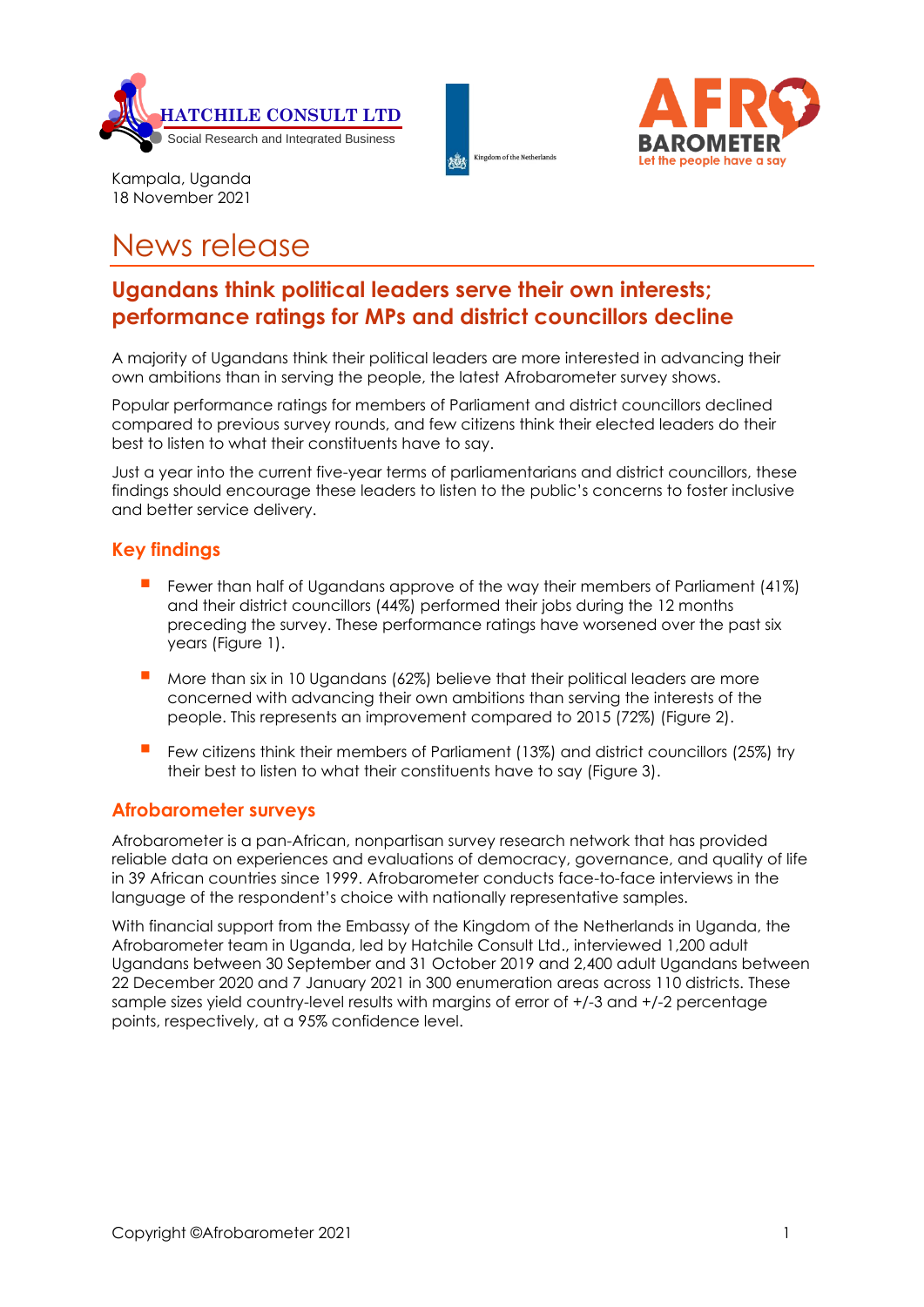

## **Charts**



**Figure 1: Performance approval of selected elected leaders** | Uganda | 2015-2021

*Respondents were asked: Do you approve or disapprove of the way that the following people have performed their jobs over the past 12 months, or haven't you heard enough about them to say: Your member of Parliament? Your elected district councillor? Your mayor/sub-county chairperson? Your LC 1 chairperson? (% who "approve" or "strongly approve")*



**Figure 2: Leaders serve own interests vs. serve people** | Uganda | 2015-2021

*Respondents were asked: Which of the following statements is closest to your view?*

*Statement 1: In this country, politicians and political party leaders are most concerned with serving the interests of ordinary people.*

*Statement 2: In this country, politicians and political party leaders are most concerned with advancing their own political ambitions.*

*(% who "agree" or "strongly agree" with each statement)*